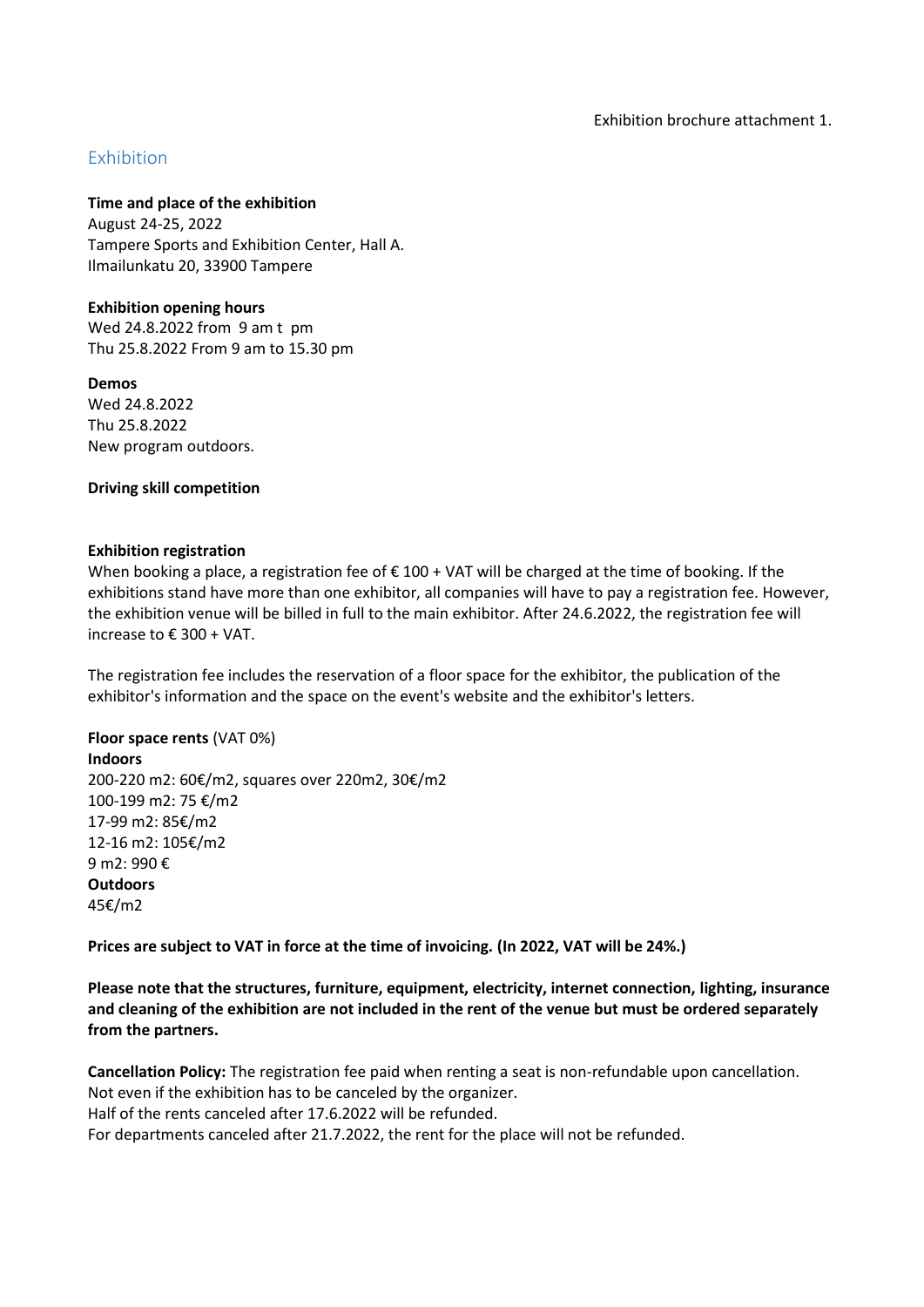**Invoicing for registration fee and seat rental:** The payment term is 14 days net. The registration fee and seat rental will be billed in one installment within approximately two weeks of booking the seat. However, no invoicing will be made in July. Participation in the event requires that the registration fee and full seat rental have been paid prior to the show.

**Membership benefit**: For member companies of the Finnish Road Association, the booking price of a maximum of 199 m2 of exhibition space includes one seminar pass with a name for an international seminar free of charge (value € 520 + VAT). For member companies of the Finnish Road Association, bookers with a space of at least 200 m2 include two named seminar passes free of charge. For member companies of the Finnish Road Association, bookers with a space of at least 300 m2 include three seminar badges with a name free of charge. Membership benefit only applies to exhibiting companies that have an interior department in the name of the member company. In the case of joint stands, the membership benefit applies only to the main exhibitor. (main exhibitor = billable party.)

**Seminar tickets:** As an exhibitor, you have the opportunity to purchase seminar passes at a discounted price. Ask for an offer from events@tieyhdistys.fi. The international seminar will be held on Wednesday, August 24, 2022 and Thursday, August 25, 2022. The event will also host e.g. student event and Private Roads Day. Follow the event's website.

**Working machine demonstrations:** The popular demonstrations crowns the Road Congress. Machines and equipment with drivers show their skills in real action in demo session held in Tampere. If your machine wants to be evaluated please share video of your work! A prestigious panel of experts evaluates and rewards the best work performance videos.

Exhibitors can participate in the evaluation by submitting a video of the work they want the jury to evaluate by 20 June 2022. The videos will be embedded in the event website and will be viewable from the beginning of August. In addition to the video, make an A4 written description of the work and the device you are presenting. We encourage you to share your video after they're released by the organizer. By participating in the video demonstration you agree that the video will be shared on the Road Congress website and on the social media of the Finnish Road Association.

Exhibitors participating in the exhibition can register for the Demo sessions in the outdoor area. Outdoor demo sessions are not evaluated by the Jury.

## **Evaluated Video demonstrations**

Submit a video max 3 minutes to the organizers.

\*videos must be submitted no later than 6/20/2022 The videos are available on the Road Congress website.

about the video:

- 16: 9 widescreen
- max 3min duration
- The name of the work must appear in the video at least at the beginning of the video
- The video can include audio that you hear when you watch the video online on your device
- Video is displayed silently on the Road Congress screens
- submit the video as a link to for example Vimeo or Youtube or give the right to upload the video to Youtube or Vimeo.

Demo events: In connection with the exhibition, the product and work can be presented in more detail by the exhibitor at the outdoor demos. More about the demo events during the spring.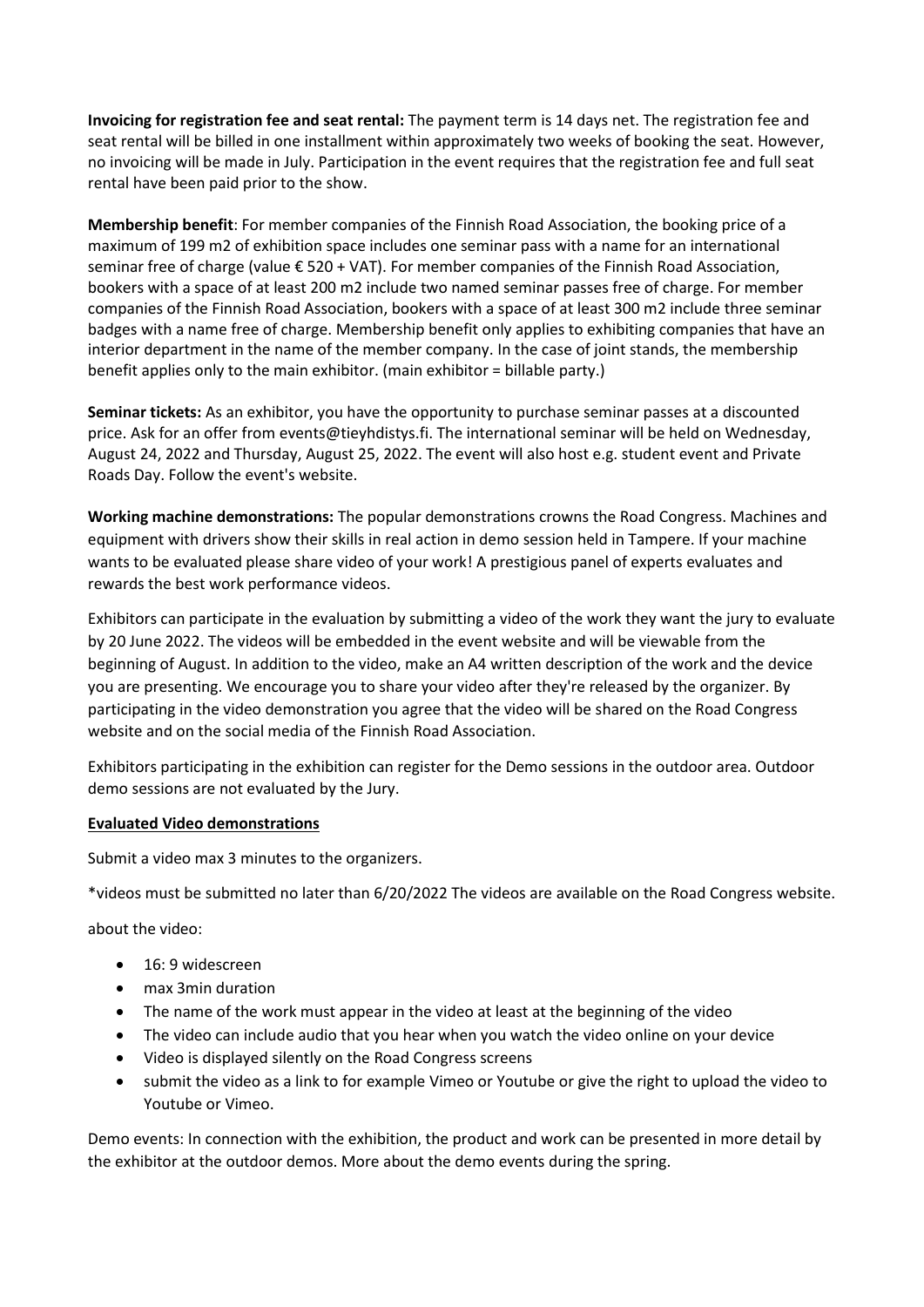When booking the exhibition space, state that you would like to take part in the work show and tell us what work you want to present. Please note that it is not possible to move the machines between the indoor exhibition space and the demonstrations area for safety reasons.

**Book an exhibition place now!** When booking a place, you will be served by Liisa-Maija Thompson, tel. +358 40 567 4999. You can also send an email to events@tieyhdistys.fi or fill in the form on the website.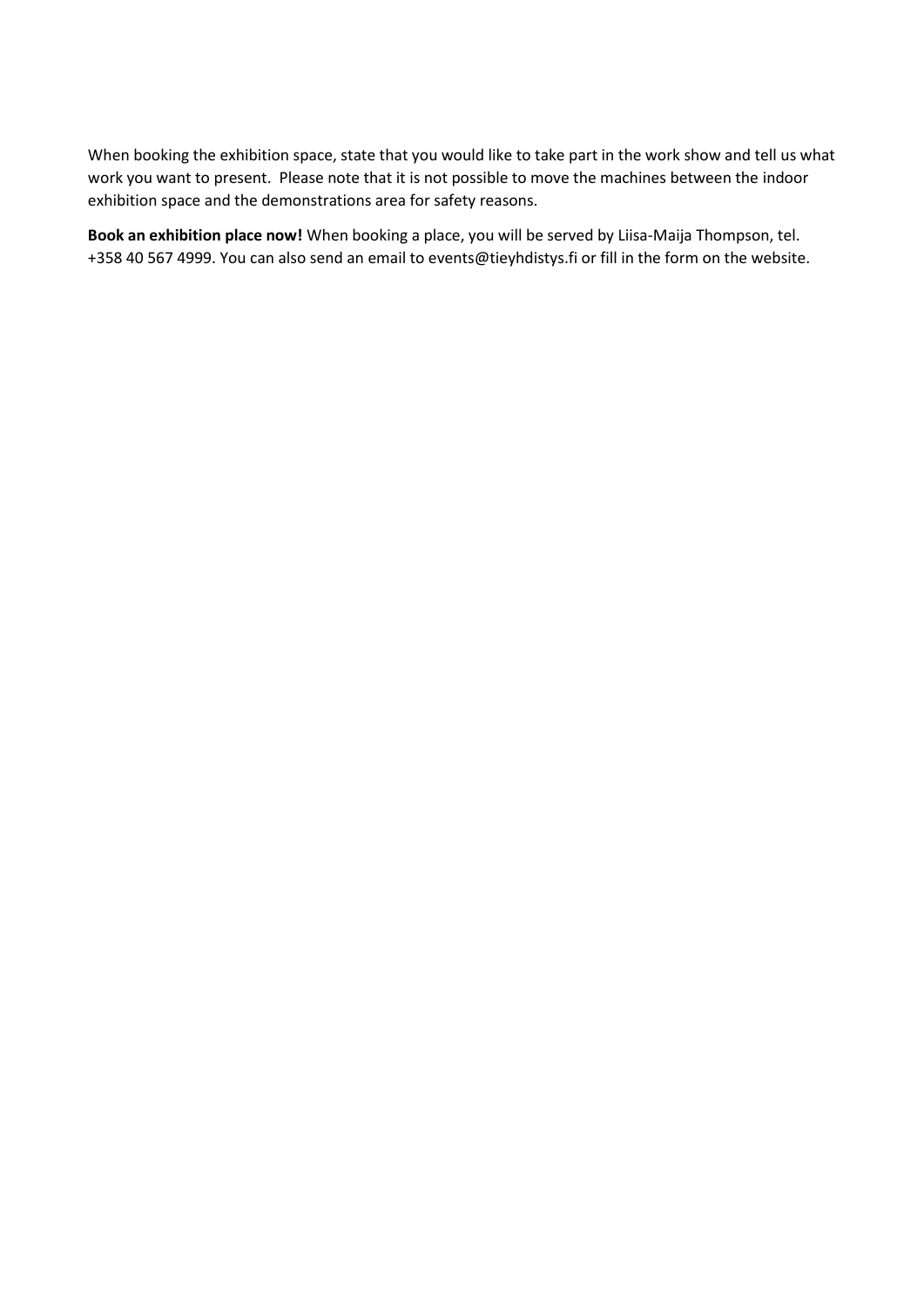# Construction and demolition times and transportation

#### **Construction:**

Tue 8.2.2022 7-22 Construction.

Ready built departments are ready in Tue 8.2. at 3 p.m.

#### **Deconstruction**

Thu 10.2.2022 from 15.30 to 22.

*Inquire separately from the Road Association if you need transportation during Mon 7.2 or Fri 11.2.*

**Deliveries:** The products can be delivered by post from Mon 7.2.2022 to: Tampere Echibition and Sports Center, Hall A. Road Congress / Department Number and Company Name Company contact person and phone number Door: A2 or A9 Ilmailunkatu 20, 33900 TAMPERE

# Partners and other important

The height of the stands is limited to 2.5 meters and structures higher than this are recommended only when bounded by a wall. (However, the tall structure cannot be hung on the wall on the main entrance side of Hall A, but the structure can be built from the ground up.) If the structure of the stand is higher than 2.5 m, it must be approved by the neighboring departments and the exhibition organizer. When designing a wall structure, keep in mind that on Road Congress, many exhibitors choose an open stand structure without walls. So make sure that your own wall is beautiful to look at from the back as well.

At the end of October, we will provide more information on ordering departments and other services. At the same time, we provide exhibitors with a link through which you can handle the orders you need.

**Structures and furniture, construction and deconstruction** can be ordered through Expotec Oy. messut@expotec.fi, tel. +358 207 437 300

Electrical connection and electrical installations can be ordered from messusahko@messusahko.fi, tel. +358 40 730 9558

**Fixed Internet connection** Tietokeskus Finland Oy messut.myynti@tietokeskus.fi tel. +358 50 911 1064. Exhibitors can pick up WLAN cards free of charge from the info point.

**Hangers and screens as well as other necessary technology** can be ordered through Bright Oy kari.luukkonen@brightgroup.com tel. +358 44 782 2299.